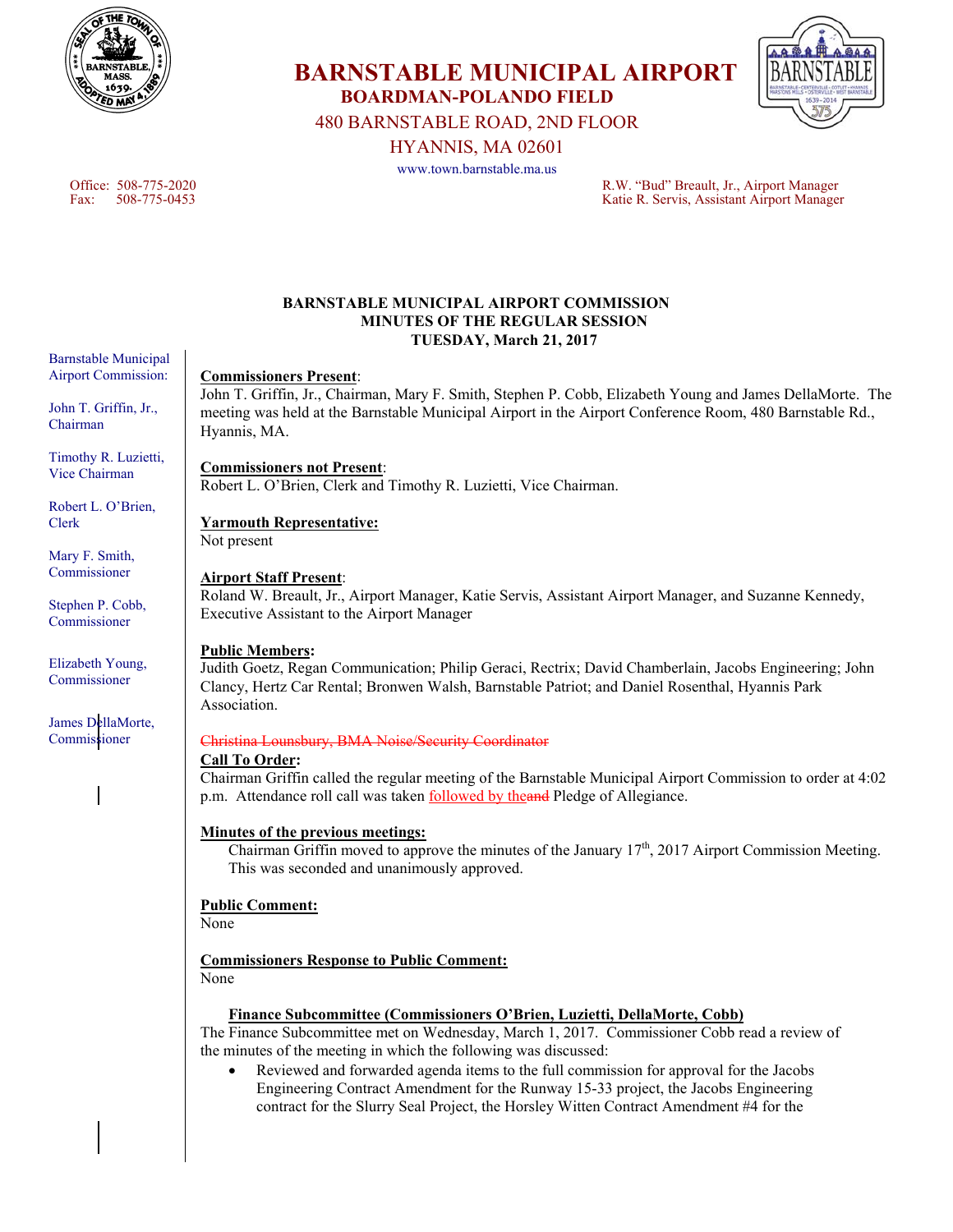DEP-NOR, and the 2017 BMA Air Service Incentive Program. Reviewed the draft FY2018 Operating Budget, the FY 2018-FY2022 Capital Project Data sheets, the draft of the proposed BMA rates & fees, and the financial sheets.

### **Infrastructure & Marketing Subcommittee (Commissioners Smith, Young)**

The Infrastructure & Marketing subcommittee met on Tuesday, March 7, 2017. Commissioner Smith read a review of the minutes of the meeting in which the following was discussed:

 Griffin Avionics failed septic system, 2017 Air Service Incentive Program III, 2017 Infrastructure goals and Objectives, Review of Airport properties, ongoing projects, and air service development.

#### **Old Business:**

#### **BMA0217-03 – Review and Approval of the Hertz Car Rental Fuel System Upgrade**

MOTION to approve the Hertz Car Rental documents for the installation of the Fuel System Upgrade at the Wash Rack location on Barnstable Road. This upgrade does not change the original size of the 10,000 gallon fuel tank. **SPONSOR:** Infrastructure & Marketing Subcommittee **(May be acted upon)**

- This agenda item was moved and read by Commissioner Smith, and seconded.
- Staff has received all the related information that has been submitted since he last meeting.
- John Clancy, Hertz Car Rental, stated that the gas dispenser unit was over 20 years old and they were getting water in the tank. There is a Veeder Root System for daily monitoring that prints out information, but the Airport requested that there be an alarm system installed that would send out a notice to a monitoring company. An active phone line will need to be installed for the 24 hour monitoring of the alarm system.
- The system has been installed with the exception of the monitored alarm system.
- This agenda item was unanimously approved by verbal vote subject to the installation of a remotely monitored alarm system.

#### **New Business:**

**BMA0317-01 – Approval of the Barnstable Municipal Airport Air Service Incentive Program 3 for CY2017**  MOTION to approve the Barnstable Municipal Airport Air Service Incentive Program 3 for Calendar Year 2017 as outlined in the document. **SPONSOR:** Finance Subcommittee **(May be acted upon)**

- This agenda item was moved and read by Commissioner DellaMorte, and seconded.
- This is the third iteration of the incentive program. Rectrix is currently in category #2 of the program. This will also be available to Island Shuttle if they commence service this year.
- This agenda item was unanimously approved by verbal vote.

#### **BMA0317-02 – Approval of Lease Amendment No. 1 for the Centerville Pie Co. to allow for an annual Beer & Wine License**

MOTION to approve Lease Amendment No. 1 to the Centerville Pie Co. lease to amend Article 10, subparagraph 10.3 of the lease to allow beer and wine operations with specific restrictions effective March 21, 2017. **SPONSOR:** Infrastructure & Marketing Subcommittee **(May be acted upon)** 

- This agenda item was moved and read by Chairman Griffin, and seconded.
- This is amendment No. 1 to their lease which is adding this article back that was removed from the original lease to meet licensing regulations.
- Centerville Pie Co. plans to reopen in April.
- Manager Breault read the specific restrictions from the amendment.
- This agenda item was unanimously approved by verbal vote.

#### **BMA0317-03 – Approval of the Jacobs Engineering Contract Amendment No. 3 for the Rehabilitate Runway 15-33, VASI/PAPI, Realign portions of Taxiways B & C, and Replace Airfield Lighting Vault Emergency Backup Generator Project in the amount of \$56,214.00**

MOTION to approve Amendment No. 3 to the Jacobs Engineering Contract for the Rehabilitate Runway 15-33, VASI/PAPI, Realign portions of Taxiways B & C, and Replace Airfield Lighting Vault Emergency Backup Generator Project in the amount of \$56,214.00 for work associated with fiber optic cable, wind cone, and additional taxiway edge lights. **SPONSOR:** Finance Subcommittee **(May be acted upon)** 

This agenda item was moved and read by Commissioner Young, and seconded.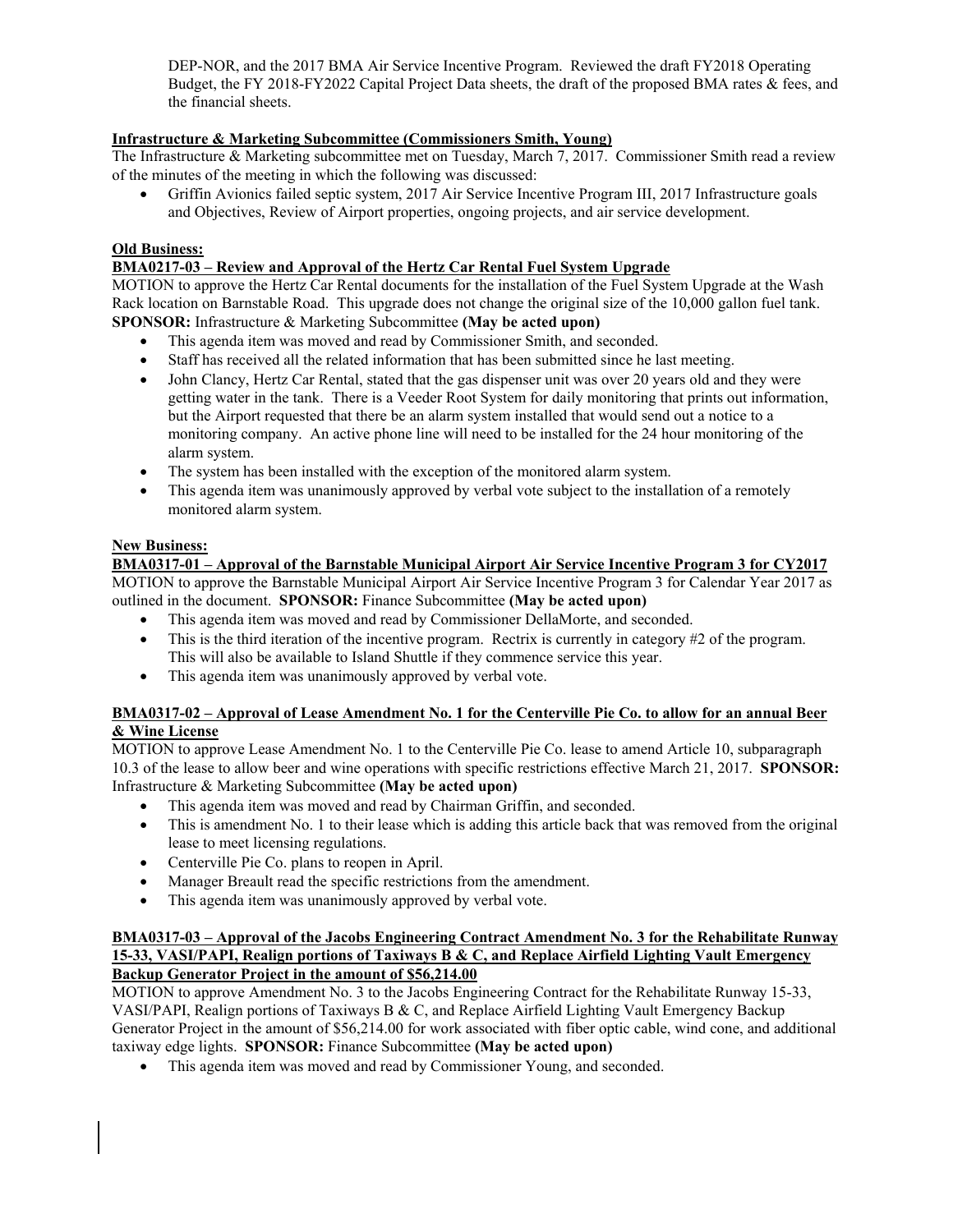- Manager Breault introduced Dave Chamberlain, head of the Jacobs Engineering Aviation Division, and announced that Steve Flecchia, our Jacobs Engineering Project Manager, will be leaving the company to move to MassPort effective the end of this week.
- This is an amendment to add additional work to the existing contract.
- This agenda item was unanimously approved by verbal vote.

#### **BMA0317-04 – Approval of the Jacobs Engineering Contract for the Slurry Seal and Paint Terminal Apron Project in the amount of \$44,128.00**

MOTION to approve the Jacobs Engineering Contract dated January 29, 2017 for the Slurry Seal and Paint Terminal Apron project in the amount of \$44,128.00. **SPONSOR:** Finance Subcommittee **(May be acted upon)** 

- This agenda item was moved and read by Commissioner Smith, and seconded.
- This is a new project that must go out to bid.
- Jacobs Engineering will be providing the specifications and providing engineering services for the bidding and construction process.
- The grants have been approved by the FAA and the Town Council has approved the appropriation orders.
- This agenda item was unanimously approved by verbal vote.

### **BMA0317-05 – Approval of the Horsley Witten Group Contract Amendment No. 4 to provide remediation services for the DEP Notice of Responsibility in the amount of \$95,000.00**

MOTION to approve Amendment No. 4 to the Horsley Witten Group Contract to provide remediation services for the Department of Environmental Protection (DEP) Notice of Responsibility (NOR) in the amount of \$95,000.00. **SPONSOR:** Finance Subcommittee **(May be acted upon)**

- This agenda item was moved and read by Commissioner Cobb, and seconded.
- This is an amendment to the 5 year On-call contract to provide environmental engineering services to the airport.
- Town Council has approved the \$95,000 transfer from the reserves; there will be no grants to assist with this.
- This work is required by the Department of Environmental Protection (DEP) under Notice of Responsibility for an Immediate Response Action Plan.
- This is to follow up on Chemicals of Emerging concern; which are PFOAs and 1-4 Dioxane. Groundwater modeling will be conducted.
- This should be complete by sometime next month and then will be submitted to the DEP. Test wells are currently being installed.
- This agenda item was unanimously approved by verbal vote.

## **BMA0317-06 – Approval of the Rectrix Air Cargo plans for renovation of the Air Cape Cod building**

MOTION to approve the Rectrix Air Cargo plans for renovation of the Air Cape Cod Building to provide new air cargo service. **SPONSOR:** Infrastructure & Marketing Subcommittee **(May be acted upon)**

- This agenda item was moved and read by Commissioner DellaMorte, and seconded.
- A letter and a plan from Rectrix are included in the commissioner's packets for the modification to the Air Cape Cod building.
- Tentative approval has been given by management, subject to the approval of the BMAC, TSA, and the Building Department Permit. The TSA will be conducting their inspection on Monday at 1:00 pm.
- Mr. Geraci stated that the septic system has been inspected and was in great shape.
- The aircraft for the cargo flights is being painted, and they anticipate having the building ready by the end of April.
- This agenda item was unanimously approved by verbal vote.

## **Air Service Development Update:**

- Management will be meeting tomorrow with three other airports and will be discussing air service development and the proposals that have been received.
- After this meeting Manager Breault will send all of the information from the meeting to the Commissioners.
- He will have tentative costs from all of the consultants.
- A workshop should be scheduled to review the June Jump Start event plans after April  $5<sup>th</sup>$  and prior to the April  $18<sup>th</sup>$  commission meeting.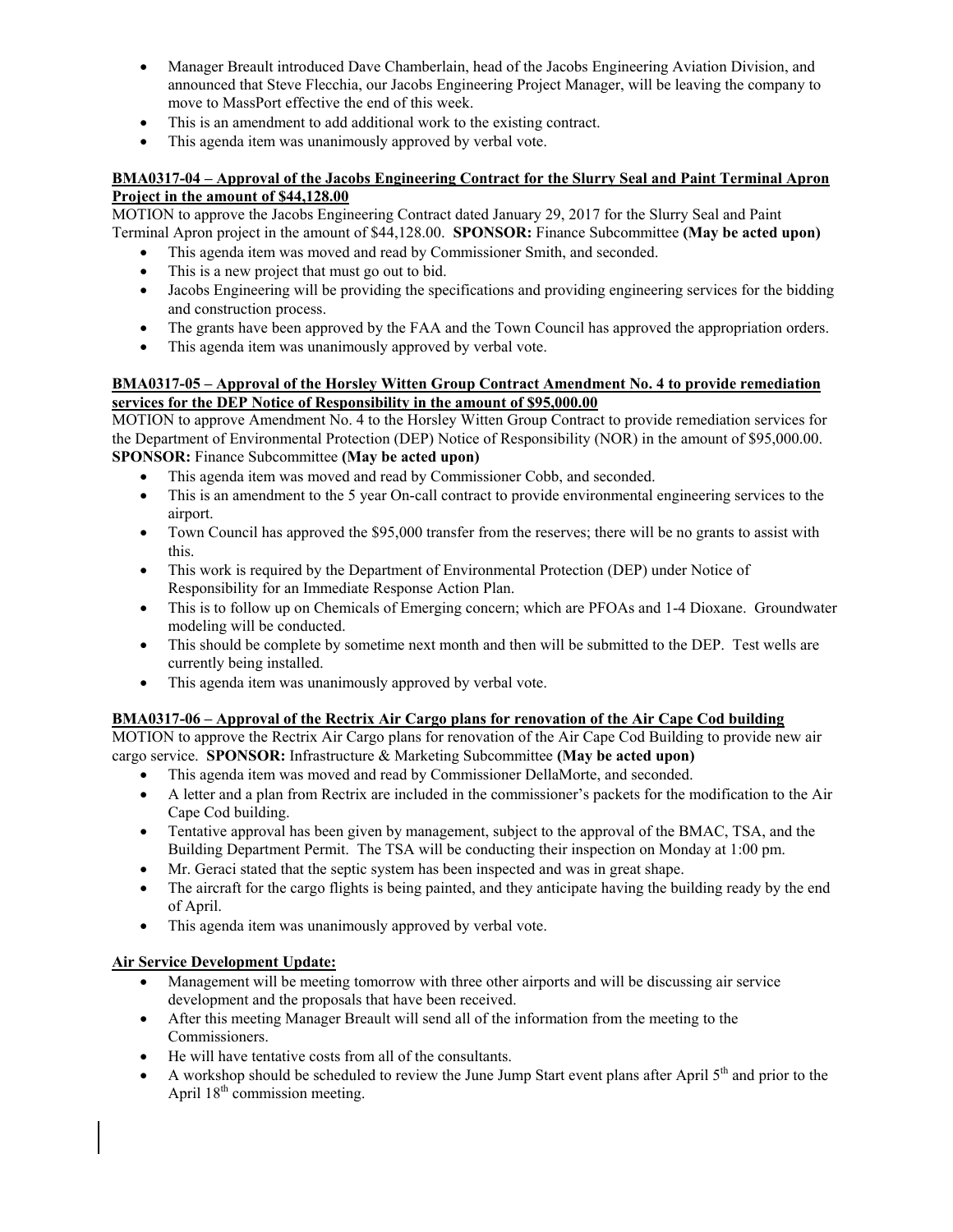#### **Yarmouth Representative Comments:**

• Mr. Marasco was not present

## **Airport Manager's Report:**

Manager Breault reported on the following:

- Due to the IT Department schedule there is a conflict for TV coverage for the April and May Airport Commission meetings. It was decided to move these two meetings to 5:00 pm.
- Manager Breault requested possible dates for a strategic planning retreat in May or June.
- The Runway 15-33 construction project has commenced. Modifications have already begun on Taxiway B by the ARFF building, there is a construction staging area in the Mildred's lot, the runway will be closed for four days until a displaced threshold can be installed for Runway 15-33, and then Phase I of the project will continue for another 53 days.
- Staff is working with Jacobs Engineering to get in a modification so that a displaced threshold can be placed on Runway 6-24 hopefully prior to Phase II. Phase II timeline has now been increased, where both runways are shut down, from 4 days to 9 days. During Phase II the construction will be 24 hours a day and will probably allow usage of the two displaced thresholds during daylight hours and while the tower is open. Completion is now anticipated in October 2017.
- The meeting with representative Whalen has been postponed until May 2017 at his request.
- The Town Council Hearing for the Airport Capital Improvement Plan (CIP) budget is April 6<sup>th</sup>. Reserves may have to be appropriated for the operating budget; staff is reviewing every option to revise the budget. This will be brought before the Finance Subcommittee.
- Anderson & Kreiger is preparing the scope of work to hire a consultant and Manager Breault is gathering all of the data that was discussed at the workshop for the commissioners to review on Kmart.
- Bob's Discount Furniture building is listed in a legal notice for a sheriff's sale of the property on April  $11<sup>th</sup>$ . The airport had tried to purchase the property and was rejected by the owner. He has contacted the attorney for the creditor to see if there is some way to delay to see if we can talk to the FAA and perhaps put in another bid. There are FAA airspace and sewer concerns.
- There is a meeting scheduled for March 30th with the Town Manager concerning a parking plan to use the under-utilized Airport parking. There is interest in using this for accessory parking and the Airport needs to make sure that all legal permits are in place. There may be availability of a shuttle bus operation that would serve our parking lots and other areas in the Town. The CCRTA will stop at the Airport on an oncall basis. He is also looking at having Plymouth & Brockton and/or Peter Pan bus lines add the Airport as a stop on their route.
- Several items on the President's budget could affect the Airport:
	- o Staff has been working with the State Congressional delegation to continue to support Contract Tower Funding; as the Airport cannot afford to run the tower on our own. This costs approximately \$1 million a year for labor costs. If the contract tower is no longer funded, scheduled air carrier service may not want to service this airport.
	- o Privatization of Air Traffic Control System is also a concern that this may be harmful to smaller airports.
	- o Potential loss of Essential Air Service subsidies could affect Cape Air, and could possibly affect this Airport as this is their base.
	- o TSA funding and the possible elimination of the Visible Inter-modal Prevention and Response Program (VIPR) where they come through with dogs and bring in special teams to do periodic checks of the airfield. They are only here a few times, but this is a very valuable security service.
	- o Possible elimination of Behavioral Detection Officers at airports, which is also a deterrent for terrorist activities.
	- o Possible elimination of TSA Grants to Airports and Towns for Police patrols. The airport receives \$87,000/year and without this we could not afford to continue with an officer at the airport. These hours have already been reduced due to budget constraints.
- The Teamsters Union contract negotiations commence on March  $30<sup>th</sup>$ . One member of the commission is needed for the negotiating committee. Manager Breault will send an email to all commissioners for responses.

## **Commissioners Comments:**

Dan Rosenthal, Hyannis Park Civic Association, requested to be heard. Chairman Griffin recognized him and reminded him that he missed the public comment period. Mr. Rosenthal inquired about Osprey and the USDA